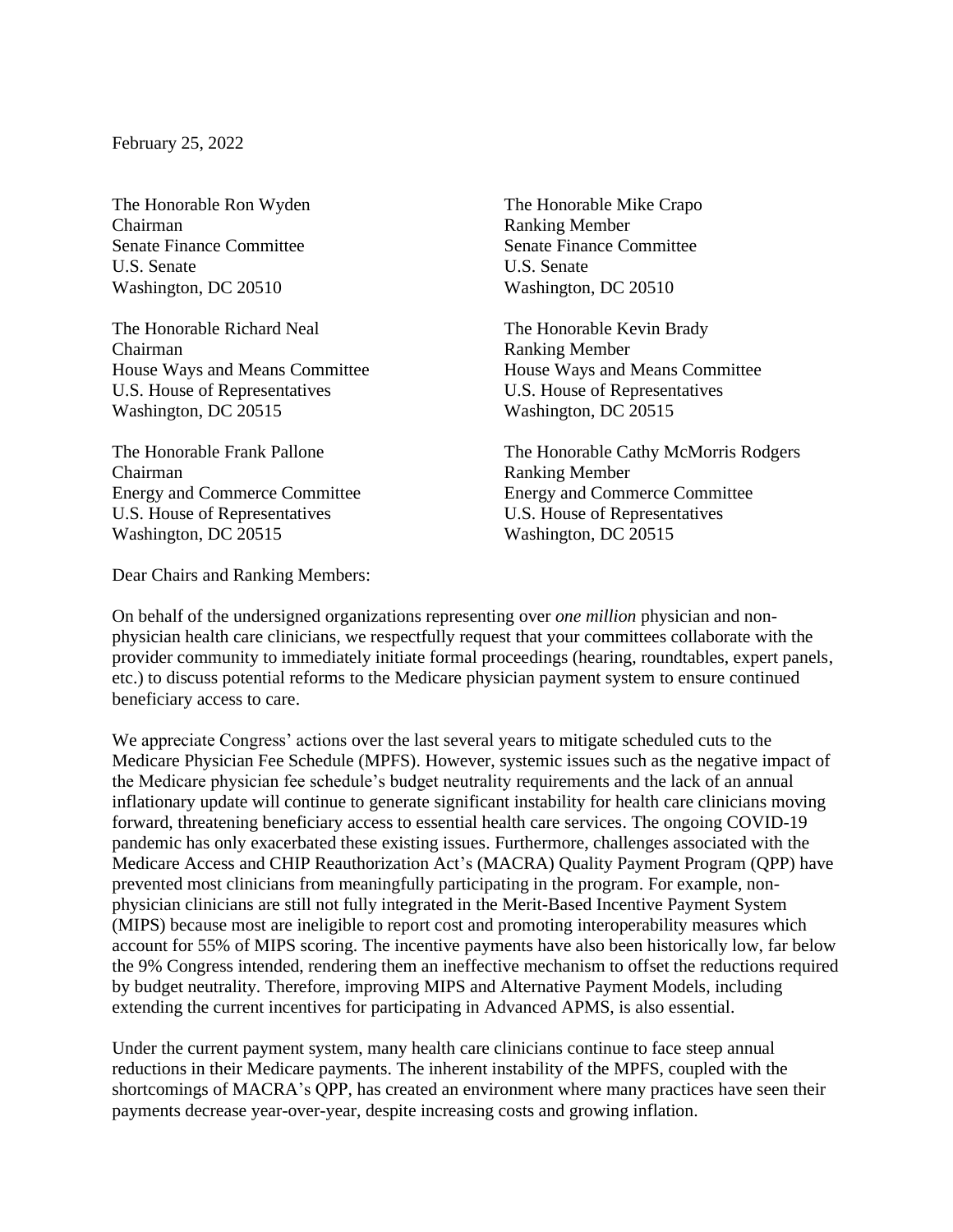Building on the broad bipartisan and bicameral support for recent efforts to mitigate steep payment cuts, our organizations welcome the opportunity to work together to establish a pathway for identifying policy solutions that will ensure long-term stability for the MPFS. Millions of seniors rely on the Medicare program, and we must work to ensure it remains a robust and dependable option for those who need it the most. We remain committed to partnering with Congress to identify and advance necessary reforms and appreciate your continued support of the health care clinicians on whom many Americans rely.

Sincerely,

Academy of Nutrition and Dietetics Alliance for Physical Therapy Quality and Innovation Alliance for Recovery Care Alliance of Specialty Medicine Ambulatory Surgery Center Association American Academy of Audiology American Academy of Dermatology Association American Academy of Facial Plastic and Reconstructive Surgery American Academy of Family Physicians American Academy of Neurology American Academy of Ophthalmology American Academy of Otolaryngology—Head and Neck Surgery American Academy of Physical Medicine & Rehabilitation American Association of Clinical Urologists American Association of Neurological Surgeons American Association of Oral and Maxillofacial Surgeons American Association of Orthopaedic Surgeons American Chiropractic Association American College of Cardiology American College of Emergency Physicians American College of Gastroenterology American College of Mohs Surgery American College of Obstetricians and Gynecologists American College of Osteopathic Family Physicians American College of Osteopathic Surgeons American College of Physicians American College of Radiation Oncology American College of Radiology American College of Rheumatology American College of Surgeons American Gastroenterological Association American Health Care Association American Medical Association American Medical Group Association American Medical Rehabilitation Providers Association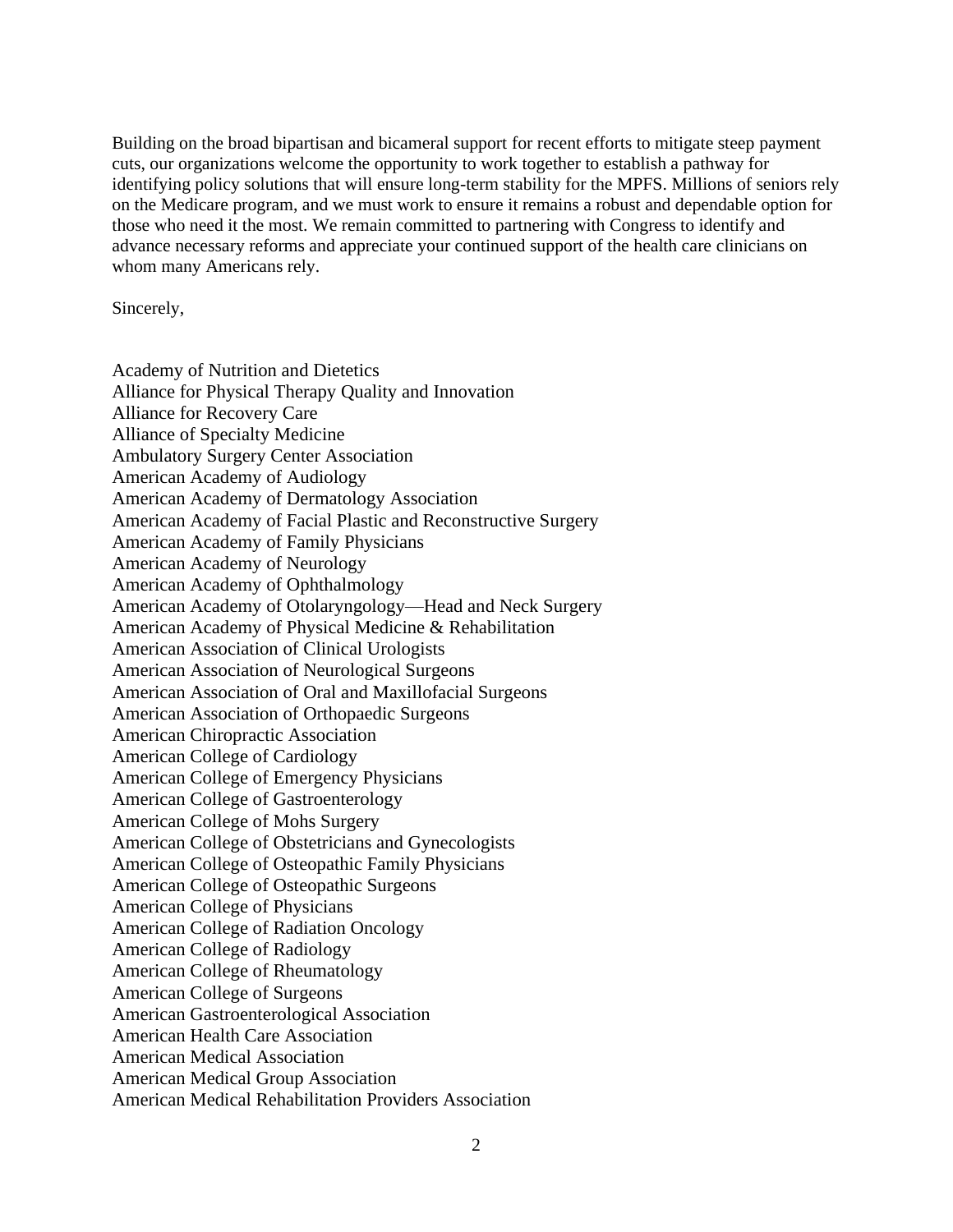American Occupational Therapy Association American Optometric Association American Orthopaedic Foot & Ankle Society American Osteopathic Association American Physical Therapy Association American Podiatric Medical Association American Psychiatric Association American Psychological Association American Rhinologic Society American Society for Dermatologic Surgery Association American Society for Gastrointestinal Endoscopy American Society for Radiation Oncology American Society for Surgery of the Hand American Society of Anesthesiologists American Society of Breast Surgeons American Society of Cataract and Refractive Surgery American Society of Colon & Rectal Surgeons American Society of Diagnostic and Interventional Nephrology American Society of Echocardiography American Society of General Surgeons American Society of Hand Therapists American Society of Neuroradiology American Society of Nuclear Cardiology American Society of Plastic Surgeons American Society of Retina Specialists American Speech–Language–Hearing Association American Urogynecologic Society American Urological Association American Vein & Lymphatic Society Association for Clinical Oncology Association for Quality Imaging Association of American Medical Colleges Association of Pathology Chairs CardioVascular Coalition Clinical Social Work Association Congress of Neurological Surgeons Dialysis Vascular Access Coalition Digestive Health Physicians Association Heart Failure Society of America Infectious Diseases Society of America Infusion Providers Alliance Large Urology Group Practice Association Medical Group Management Association National Association for the Support of Long Term Care National Association of Rehabilitation Providers and Agencies National Association of Spine Specialists